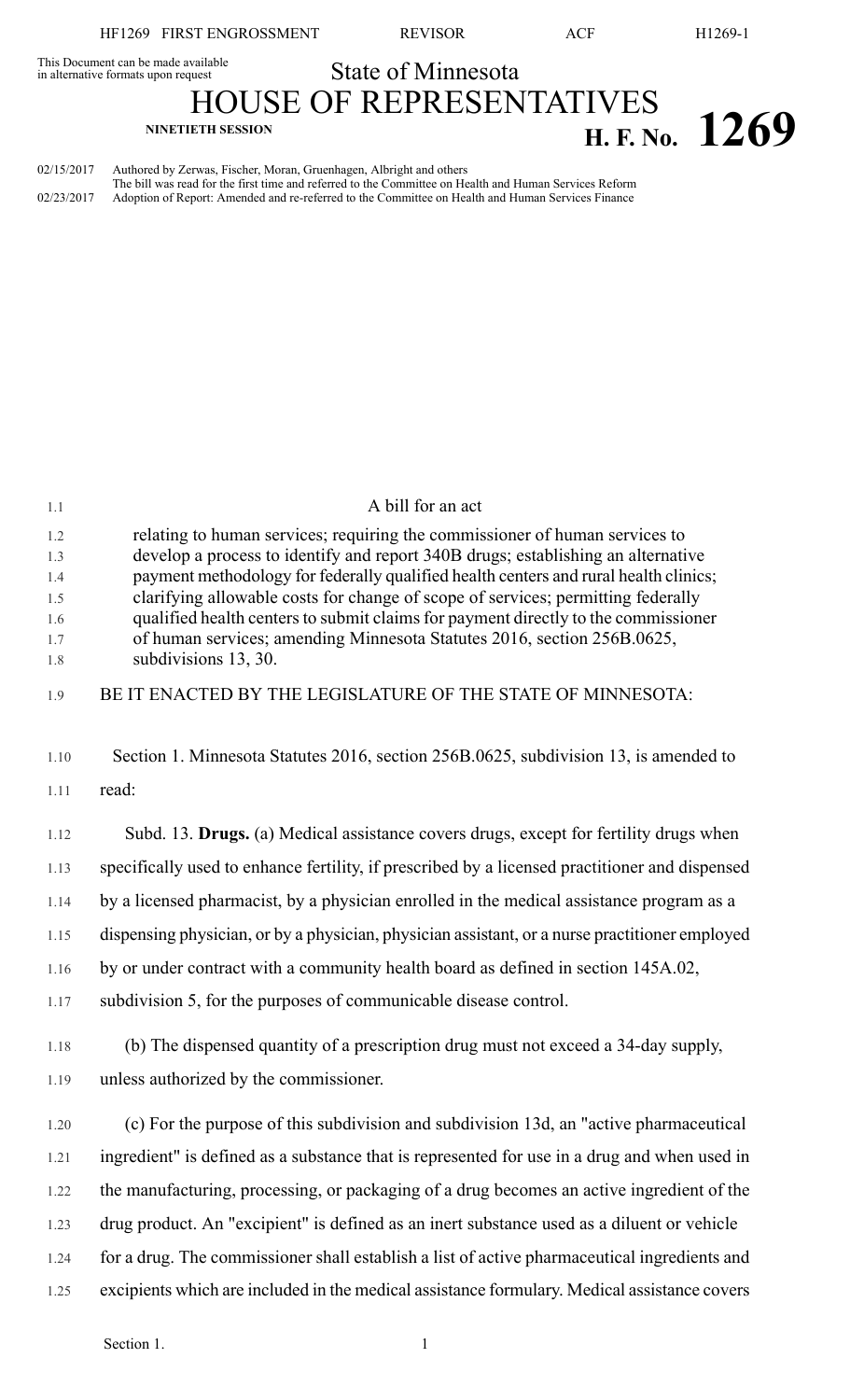2.1 selected active pharmaceutical ingredients and excipients used in compounded prescriptions 2.2 when the compounded combination is specifically approved by the commissioner or when 2.3 a commercially available product:

2.4 (1) is not a therapeutic option for the patient;

2.5 (2) does not exist in the same combination of active ingredients in the same strengths 2.6 as the compounded prescription; and

2.7 (3) cannot be used in place of the active pharmaceutical ingredient in the compounded 2.8 prescription.

2.9 (d) Medical assistance covers the following over-the-counter drugs when prescribed by 2.10 a licensed practitioner or by a licensed pharmacist who meets standards established by the 2.11 commissioner, in consultation with the board of pharmacy: antacids, acetaminophen, family 2.12 planning products, aspirin, insulin, products for the treatment of lice, vitamins for adults 2.13 with documented vitamin deficiencies, vitamins for children under the age of seven and 2.14 pregnant or nursing women, and any other over-the-counter drug identified by the 2.15 commissioner, in consultation with the formulary committee, as necessary, appropriate, and 2.16 cost-effective for the treatment of certain specified chronic diseases, conditions, or disorders, 2.17 and this determination shall not be subject to the requirements of chapter 14. A pharmacist 2.18 may prescribe over-the-counter medications as provided under this paragraph for purposes 2.19 of receiving reimbursement under Medicaid. When prescribing over-the-counter drugs under 2.20 this paragraph, licensed pharmacists must consult with the recipient to determine necessity, 2.21 provide drug counseling, review drug therapy for potential adverse interactions, and make 2.22 referrals as needed to other health care professionals. Over-the-counter medications must 2.23 be dispensed in a quantity that is the lowest of: (1) the number of dosage units contained in 2.24 the manufacturer's original package; (2) the number of dosage units required to complete 2.25 the patient's course of therapy; or (3) if applicable, the number of dosage units dispensed 2.26 from a system using retrospective billing, as provided under subdivision 13e, paragraph 2.27 (b).

2.28 (e) Effective January 1, 2006, medical assistance shall not cover drugs that are coverable 2.29 under Medicare Part D as defined in the Medicare Prescription Drug, Improvement, and 2.30 Modernization Act of 2003, Public Law 108-173, section 1860D-2(e), for individuals eligible 2.31 for drug coverage as defined in the Medicare Prescription Drug, Improvement, and 2.32 Modernization Act of 2003, Public Law 108-173, section 1860D-1(a)(3)(A). For these 2.33 individuals, medical assistance may cover drugsfrom the drug classeslisted in United States 2.34 Code, title 42, section 1396r-8(d)(2), subject to this subdivision and subdivisions 13a to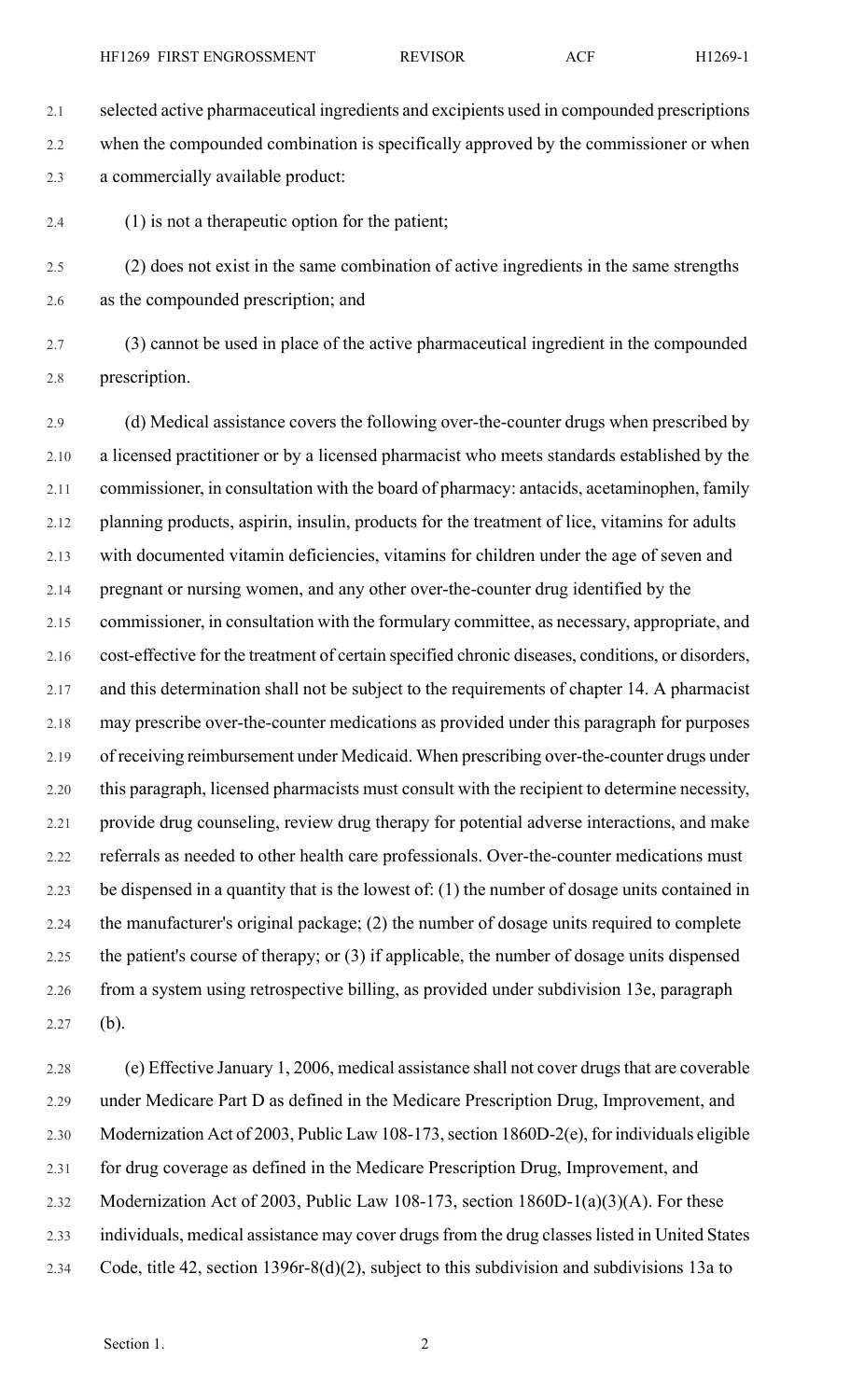- 3.1 13g, except that drugs listed in United States Code, title 42, section 1396r-8(d)(2)(E), shall 3.2 not be covered.
- 3.3 (f) Medical assistance covers drugs acquired through the federal 340B Drug Pricing 3.4 Program and dispensed by 340B covered entities and ambulatory pharmacies under common 3.5 ownership of the 340B covered entity. Medical assistance does not cover drugs acquired 3.6 through the federal 340B Drug Pricing Program and dispensed by 340B contract pharmacies.
- 3.7 (g) Notwithstanding paragraph (f), effective January 1, 2018, medical assistance shall
- 3.8 cover drugs acquired through the federal 340B Drug Pricing Program and dispensed by a
- 3.9 340B contract pharmacy to a patient of a federally qualified health center as defined in 3.10 section 145.9269, subdivision 1.

3.11 Sec. 2. Minnesota Statutes 2016, section 256B.0625, subdivision 30, is amended to read:

3.12 Subd. 30. **Other clinic services.** (a) Medical assistance coversrural health clinic services, 3.13 federally qualified health center services, nonprofit community health clinic services, and 3.14 public health clinic services. Rural health clinic services and federally qualified health center 3.15 services mean services defined in United States Code, title 42, section 1396d(a)(2)(B) and 3.16 (C). Payment for rural health clinic and federally qualified health center services shall be 3.17 made according to applicable federal law and regulation.

3.18 (b) A federally qualified health center (FQHC) that is beginning initial operation shall 3.19 submit an estimate of budgeted costs and visits for the initial reporting period in the form 3.20 and detail required by the commissioner. A federally qualified health center An FQHC that 3.21 is already in operation shall submit an initial report using actual costs and visits for the 3.22 initial reporting period. Within 90 days of the end of its reporting period, a federally qualified 3.23 health center an FQHC shall submit, in the form and detail required by the commissioner, 3.24 a report of its operations, including allowable costs actually incurred for the period and the 3.25 actual number of visits for services furnished during the period, and other information 3.26 required by the commissioner. Federally qualified health centers FQHCs that file Medicare 3.27 cost reports shall provide the commissioner with a copy of the most recent Medicare cost 3.28 report filed with the Medicare program intermediary for the reporting year which support 3.29 the costs claimed on their cost report to the state.

3.30 (c) In order to continue cost-based payment under the medical assistance program 3.31 according to paragraphs (a) and (b), a federally qualified health center an FQHC or rural 3.32 health clinic must apply for designation as an essential community provider within six 3.33 months of final adoption of rules by the Department of Health according to section 62Q.19, 3.34 subdivision 7. For those federally qualified health centers FQHCs and rural health clinics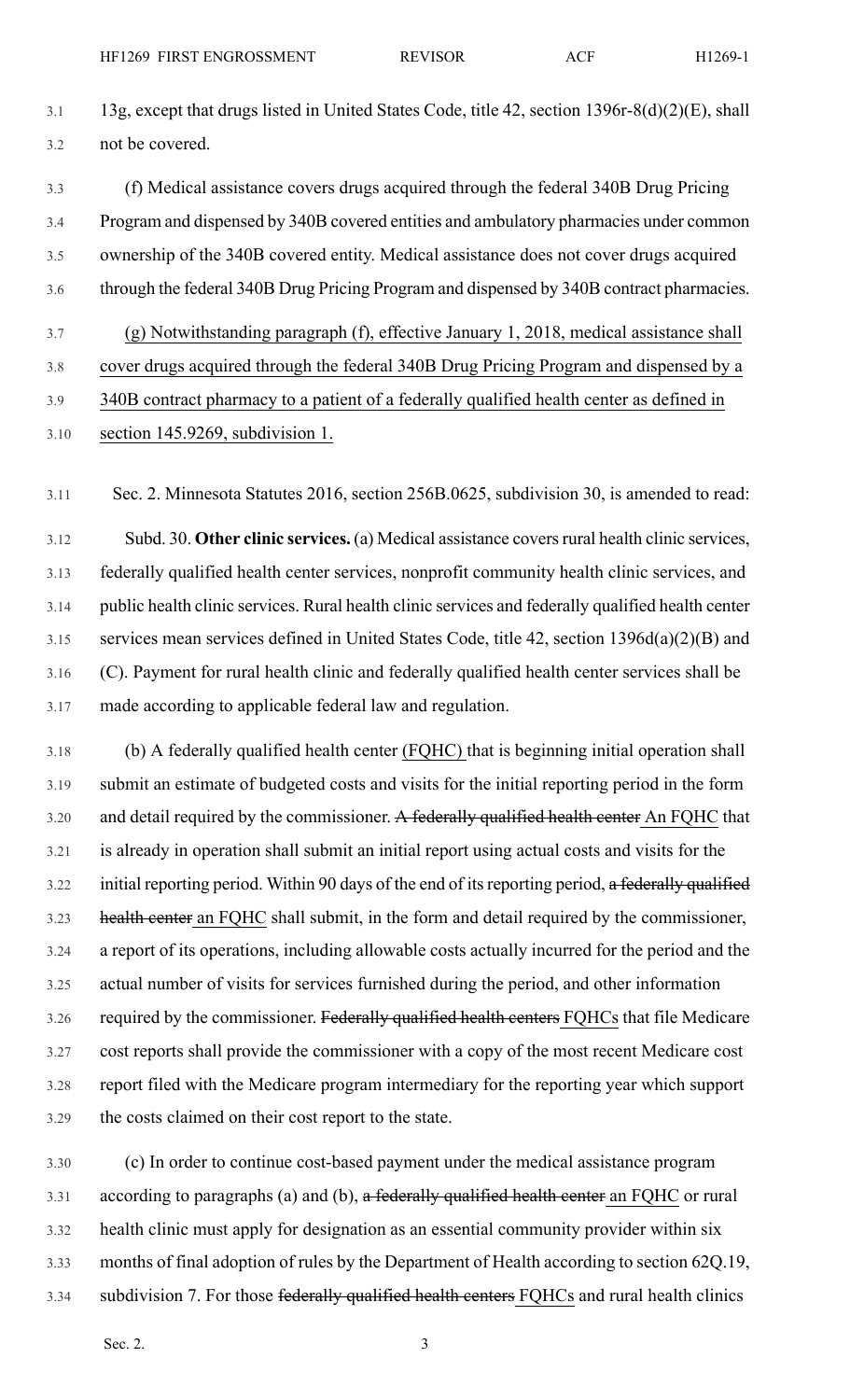4.1 that have applied for essential community provider status within the six-month time

4.2 prescribed, medical assistance payments will continue to be made according to paragraphs

4.3 (a) and (b) for the first three years after application. For federally qualified health centers

4.4 FQHCs and rural health clinics that either do not apply within the time specified above or

4.5 who have had essential community provider status for three years, medical assistance

4.6 payments for health services provided by these entities shall be according to the same rates 4.7 and conditions applicable to the same service provided by health care providers that are not 4.8 federally qualified health centers FQHCs or rural health clinics.

4.9 (d) Effective July 1, 1999, the provisions of paragraph (c) requiring a federally qualified 4.10 health center an FQHC or a rural health clinic to make application for an essential community 4.11 provider designation in order to have cost-based payments made according to paragraphs 4.12 (a) and (b) no longer apply.

4.13 (e) Effective January 1, 2000, payments made according to paragraphs (a) and (b) shall 4.14 be limited to the cost phase-out schedule of the Balanced Budget Act of 1997.

4.15 (f) Effective January 1, 2001, through December 31, 2018, each federally qualified 4.16 health center FQHC and rural health clinic may elect to be paid either under the prospective 4.17 payment system established in United States Code, title 42, section 1396a(aa), or under an 4.18 alternative payment methodology consistent with the requirements of United States Code, 4.19 title 42, section 1396a(aa), and approved by the Centers for Medicare and Medicaid Services. 4.20 The alternative payment methodology shall be 100 percent of cost as determined according 4.21 to Medicare cost principles.

4.22 (g) Effective for services provided on or after January 1, 2019, all claims for payment 4.23 of clinic services provided by FQHCs and rural health clinics shall be paid by the 4.24 commissioner, according to an annual election by the FQHC or rural health clinic, under 4.25 the current prospective payment system described in paragraph (f), the alternative payment

4.26 methodology described in paragraph (f), or the alternative payment methodology described

4.27 in paragraph (l).

4.28 (g) (h) For purposes of this section, "nonprofit community clinic" is a clinic that:

4.29 (1) has nonprofit status as specified in chapter 317A;

4.30 (2) has tax exempt status as provided in Internal Revenue Code, section  $501(c)(3)$ ;

4.31 (3) is established to provide health servicesto low-income population groups, uninsured,

4.32 high-risk and special needs populations, underserved and other special needs populations;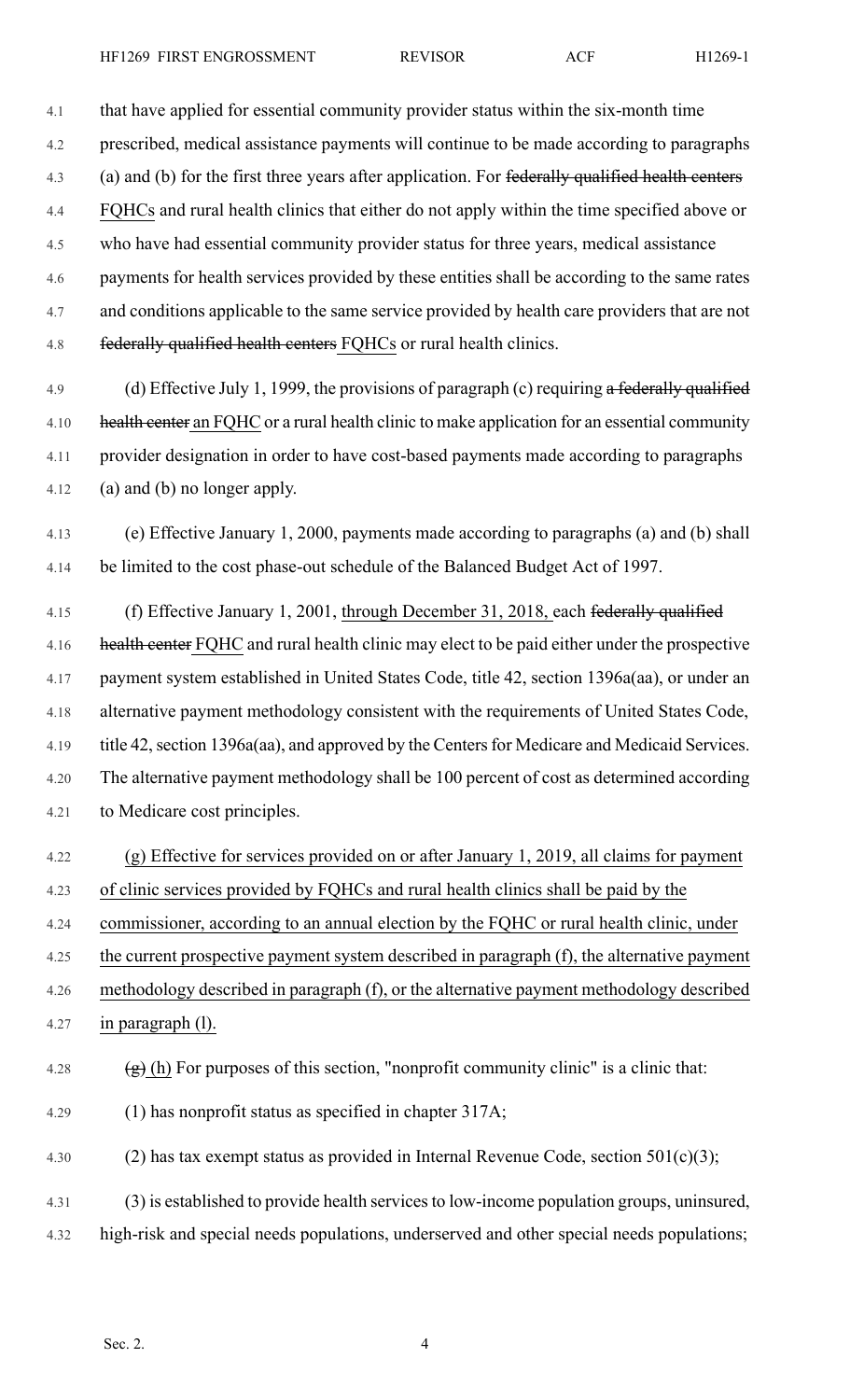HF1269 FIRST ENGROSSMENT REVISOR ACF H1269-1

5.1 (4) employs professional staff at least one-half of which are familiar with the cultural 5.2 background of their clients;

- 5.3 (5) charges for services on a sliding fee scale designed to provide assistance to 5.4 low-income clients based on current poverty income guidelines and family size; and
- 5.5 (6) does not restrict access orservices because of a client'sfinancial limitations or public 5.6 assistance status and provides no-cost care as needed.

 $\frac{f_{\text{th}}}{i}$  (i) Effective for services provided on or after January 1, 2015, all claims for payment 5.8 of clinic services provided by federally qualified health centers FQHCs and rural health 5.9 clinics shall be paid by the commissioner. Effective for services provided on or after January 5.10 1, 2015, through July 1, 2017, the commissioner shall determine the most feasible method 5.11 for paying claims from the following options:

5.12 (1) federally qualified health centers FQHCs and rural health clinics submit claims 5.13 directly to the commissioner for payment, and the commissioner provides claimsinformation 5.14 for recipients enrolled in a managed care or county-based purchasing plan to the plan, on 5.15 a regular basis; or

5.16 (2) federally qualified health centers FQHCs and rural health clinics submit claims for 5.17 recipients enrolled in a managed care or county-based purchasing plan to the plan, and those 5.18 claims are submitted by the plan to the commissioner for payment to the clinic.

5.19 Effective for services provided on or after July 1, 2017, FQHCs and rural health clinics

5.20 shall submit claims directly to the commissioner for payment and the commissioner shall

5.21 provide claims information for recipients enrolled in a managed care plan or county-based

5.22 purchasing plan to the plan on a regular basis to be determined by the commissioner.

5.23  $(i)$  (i) For clinic services provided prior to January 1, 2015, the commissioner shall 5.24 calculate and pay monthly the proposed managed care supplemental payments to clinics, 5.25 and clinics shall conduct a timely review of the payment calculation data in order to finalize 5.26 allsupplemental paymentsin accordance with federal law. Any issues arising from a clinic's 5.27 review must be reported to the commissioner by January 1, 2017. Upon final agreement 5.28 between the commissioner and a clinic on issues identified under this subdivision, and in 5.29 accordance with United States Code, title 42, section 1396a(bb), no supplemental payments 5.30 for managed care plan or county-based purchasing plan claims for services provided prior 5.31 to January 1, 2015, shall be made after June 30, 2017. If the commissioner and clinics are 5.32 unable to resolve issues under this subdivision, the parties shall submit the dispute to the 5.33 arbitration process under section 14.57.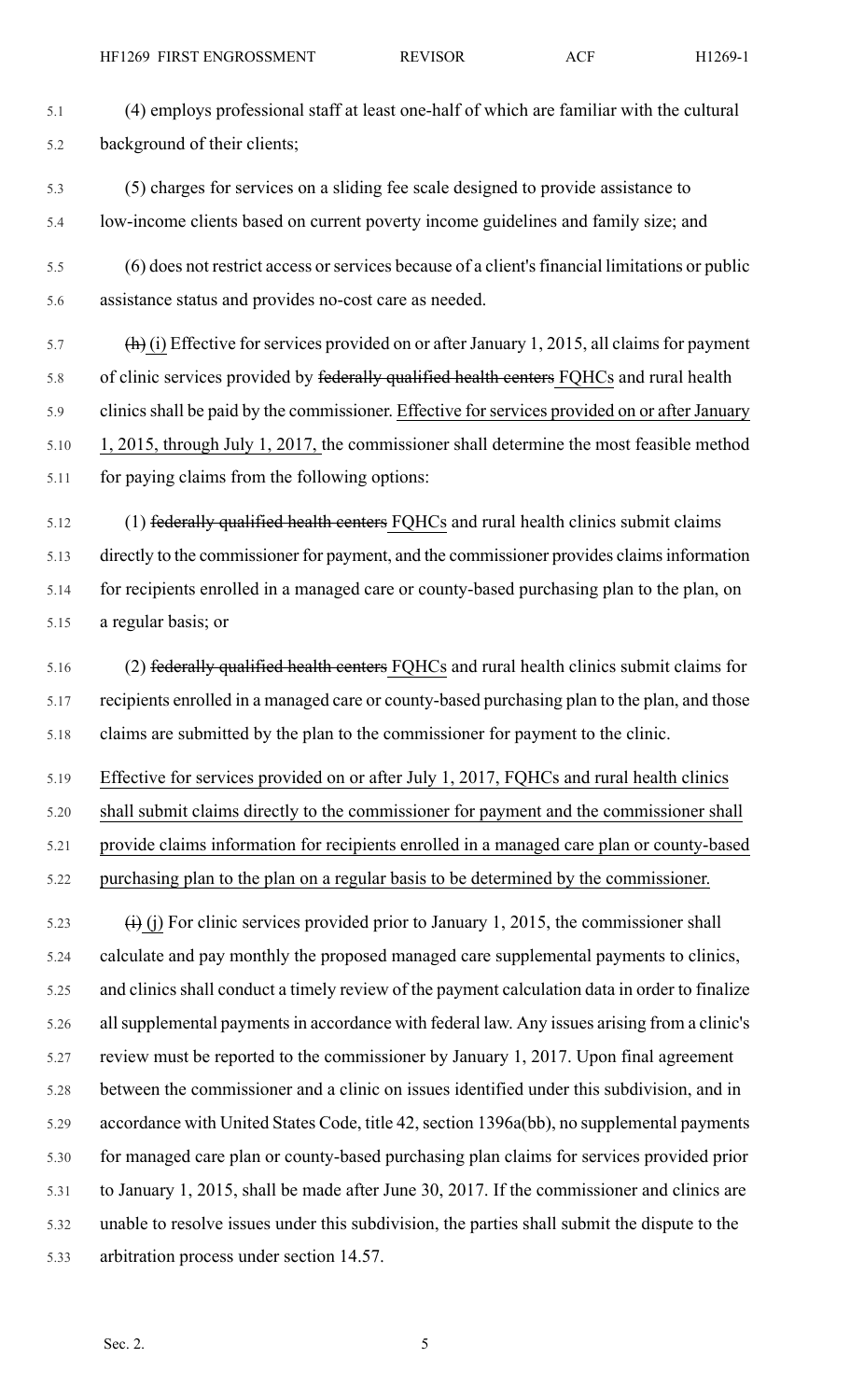| 6.1  | $\overrightarrow{()}$ (k) The commissioner shall seek a federal waiver, authorized under section 1115 of |
|------|----------------------------------------------------------------------------------------------------------|
| 6.2  | the Social Security Act, to obtain federal financial participation at the 100 percent federal            |
| 6.3  | matching percentage available to facilities of the Indian Health Service or tribal organization          |
| 6.4  | in accordance with section 1905(b) of the Social Security Act for expenditures made to                   |
| 6.5  | organizations dually certified under Title V of the Indian Health Care Improvement Act,                  |
| 6.6  | Public Law 94-437, and as a federally qualified health center under paragraph (a) that                   |
| 6.7  | provides services to American Indian and Alaskan Native individuals eligible for services                |
| 6.8  | under this subdivision.                                                                                  |
| 6.9  | (1) All claims for payment of clinic services provided by FQHCs and rural health clinics                 |
| 6.10 | shall be paid by the commissioner according to the following requirements:                               |
| 6.11 | (1) each FQHC and rural health clinic must receive a single medical and a single dental                  |
| 6.12 | organization rate;                                                                                       |
| 6.13 | (2) the commissioner shall reimburse FQHCs and rural health clinics their allowable                      |
| 6.14 | costs, including direct patient care costs and patient-related support services. These costs             |
| 6.15 | include but are not limited to the costs of:                                                             |
| 6.16 | (i) acquisition, implementation, and maintenance of electronic health records and patient                |
| 6.17 | management systems;                                                                                      |
| 6.18 | (ii) community health workers who need acute and chronic care management;                                |
| 6.19 | (iii) care coordination;                                                                                 |
| 6.20 | (iv) the new FQHC or rural health clinic service that is not incorporated in the baseline                |
| 6.21 | prospective payment system rate, or a deletion of an FQHC or rural health clinic service                 |
| 6.22 | that is incorporated in the baseline rate;                                                               |
| 6.23 | (v) a change in service due to amended regulatory requirements or rules;                                 |
| 6.24 | (vi) a change in service resulting from relocating or remodeling an FQHC or rural health                 |
| 6.25 | clinic;                                                                                                  |
| 6.26 | (vii) a change in types of services due to a change in applicable technology and medical                 |
| 6.27 | practice utilized by the center or clinic;                                                               |
| 6.28 | (viii) an increase in service intensity attributable to changes in the types of patients                 |
| 6.29 | served, including but not limited to populations with HIV or AIDS, mental health or chemical             |
| 6.30 | dependency conditions, or other chronic diseases, or homeless, elderly, migrant, or other                |
| 6.31 | special populations;                                                                                     |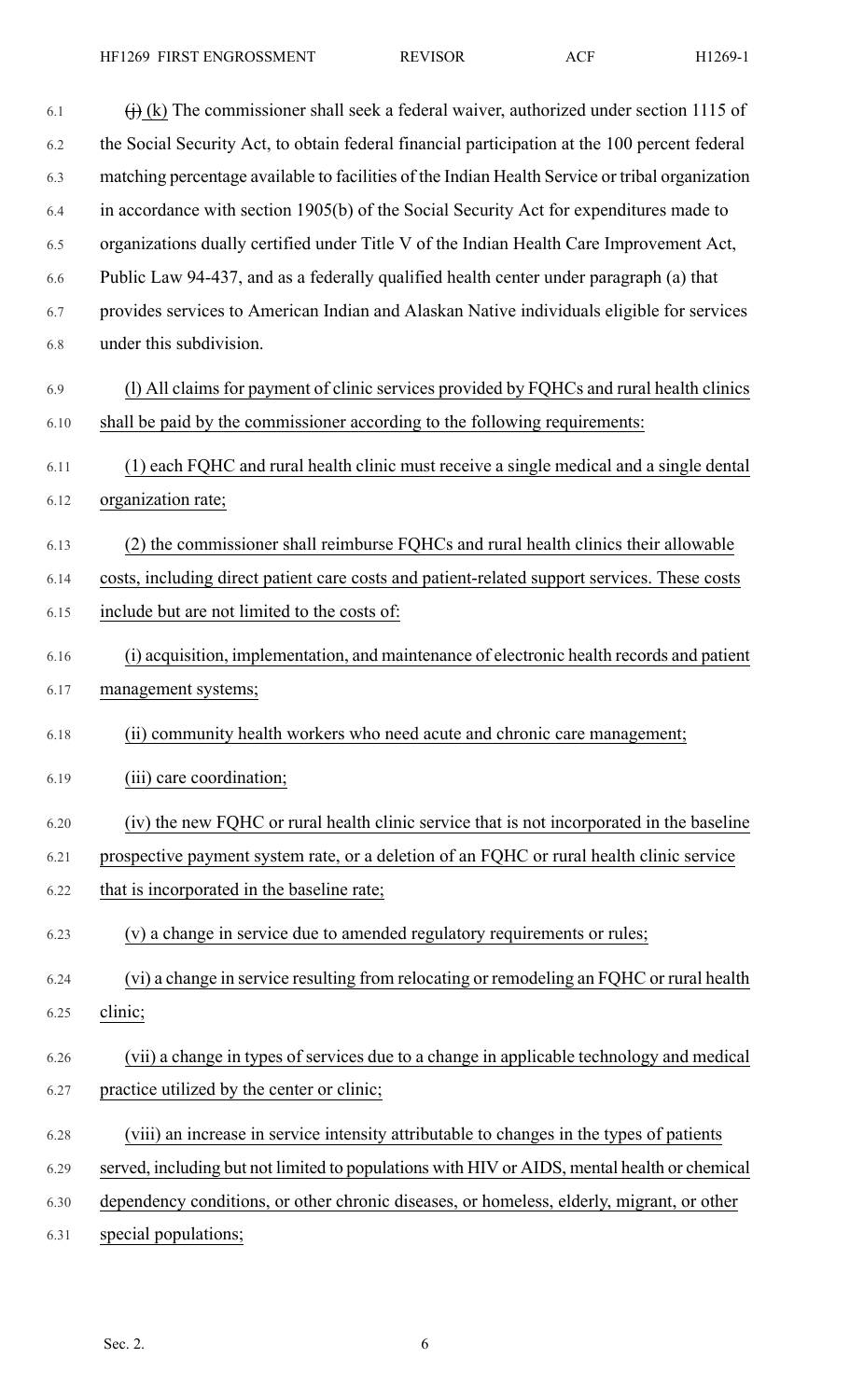|      | HF1269 FIRST ENGROSSMENT                                                                      | <b>REVISOR</b> | <b>ACF</b> | H1269-1 |
|------|-----------------------------------------------------------------------------------------------|----------------|------------|---------|
| 7.1  | (ix) a change in the services described in United States Code, title 42, section              |                |            |         |
| 7.2  | $1396d(a)(2)(B)$ and (C), or in the provider mix of an FQHC or rural health clinic or one of  |                |            |         |
| 7.3  | its sites;                                                                                    |                |            |         |
| 7.4  | (x) a change in operating costs attributable to capital expenditures associated with a        |                |            |         |
| 7.5  | modification of the scope of the services described in United States Code, title 42, section  |                |            |         |
| 7.6  | 1396d(a)(2)(B) and (C), including new or expanded service facilities, regulatory compliance,  |                |            |         |
| 7.7  | or changes in technology or medical practices at the center or clinic;                        |                |            |         |
| 7.8  | (xi) indirect health care education adjustments and a direct graduate health care education   |                |            |         |
| 7.9  | payment that reflects the costs of providing teaching and precepting services to interns and  |                |            |         |
| 7.10 | residents; and                                                                                |                |            |         |
| 7.11 | (xii) a change in the scope of a project approved by the federal Health Resources and         |                |            |         |
| 7.12 | Service Administration;                                                                       |                |            |         |
| 7.13 | (3) the base year payment rates for FQHCs and rural health clinics:                           |                |            |         |
| 7.14 | (i) must be determined using each FQHC's and rural health clinic's Medicare cost reports      |                |            |         |
| 7.15 | from 2015 and 2016;                                                                           |                |            |         |
| 7.16 | (ii) must be according to current Medicare cost principles as applicable to FQHCs and         |                |            |         |
| 7.17 | rural health clinics without the application of productivity screens and upper payment limits |                |            |         |
| 7.18 | or the Medicare prospective payment system FQHC aggregate mean upper payment limit;           |                |            |         |
| 7.19 | and                                                                                           |                |            |         |
| 7.20 | (iii) provide for a 90-day appeals process under section 14.57;                               |                |            |         |
| 7.21 | (4) the commissioner shall annually inflate the payment rates for FQHCs and rural health      |                |            |         |
| 7.22 | clinics from the base year payment rate to the effective date by using the Bureau of Economic |                |            |         |
| 7.23 | Analysis' Personal Consumption Expenditures medical care inflator;                            |                |            |         |
| 7.24 | (5) FQHCs' and rural health clinics' payment rates shall be rebased by the commissioner       |                |            |         |
| 7.25 | every two years and adjusted biannually by the Medicare Economic Index;                       |                |            |         |
| 7.26 | (6) the commissioner shall seek approval from the Centers for Medicare and Medicaid           |                |            |         |
| 7.27 | Services to modify payments to FQHCs and rural health clinics according to subdivision        |                |            |         |
| 7.28 | 63;                                                                                           |                |            |         |
| 7.29 | (7) the commissioner shall reimburse FQHCs and rural health clinics an additional two         |                |            |         |
| 7.30 | percent of their medical and dental rates established under this subdivision, only if the     |                |            |         |
| 7.31 | payment of the two percent provider tax is required to be paid according to section 295.52;   |                |            |         |
| 7.32 | (8) for FQHCs and rural health clinics seeking a change of scope of services:                 |                |            |         |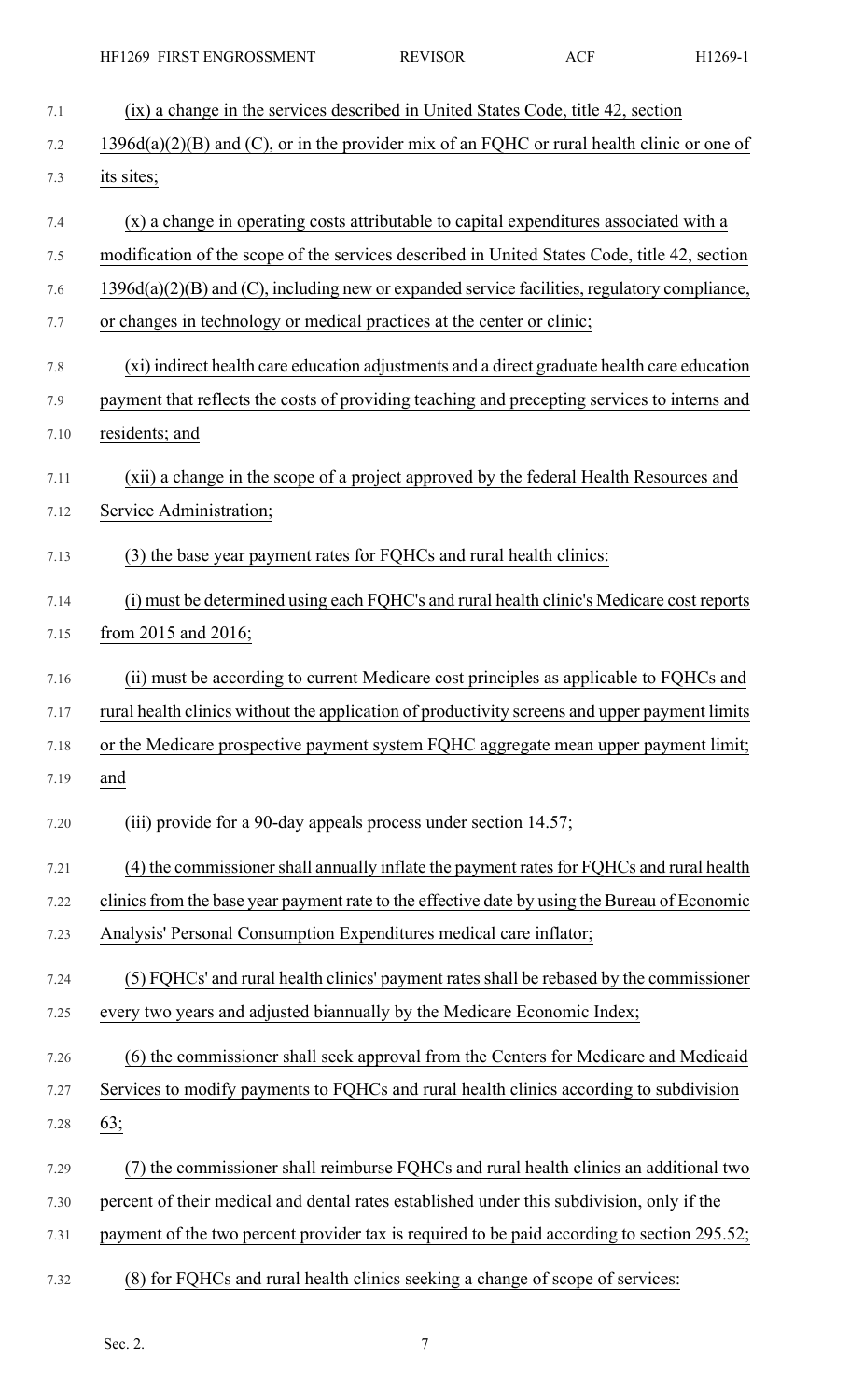| 8.1     | (i) FQHCs and rural health clinics shall submit requests with the commissioner if the          |
|---------|------------------------------------------------------------------------------------------------|
| 8.2     | change of scope would result in a 2-1/2 percent increase or decrease in the medical or dental  |
| 8.3     | rate currently received by the FQHC or rural health clinic;                                    |
| 8.4     | (ii) FQHCs and rural health clinics shall submit the request to the commissioner within        |
| 8.5     | seven business days of submission of the scope change to the federal Health Resources          |
| 8.6     | Services Administration;                                                                       |
| 8.7     | (iii) the effective date of the payment change is the date the Health Resources Services       |
| $8.8\,$ | Administration approved the FQHC's or rural health clinic's change of scope request;           |
| 8.9     | (iv) for change of scope requests that do not require Health Resources Services                |
| 8.10    | Administration approval, the FQHC and rural health clinic shall submit the request to the      |
| 8.11    | commissioner before implementing the change, and the effective date of the change is the       |
| 8.12    | date the commissioner received the FQHC's or rural health clinic's request; and                |
| 8.13    | (v) the commissioner shall provide a response to the FQHC's or rural health clinic's           |
| 8.14    | request within 45 days of submission and provide a final approval within 120 days of           |
| 8.15    | submission. This timeline may be waived at the mutual agreement of the commissioner and        |
| 8.16    | the FQHC or rural health clinic if more information is needed to evaluate the request; and     |
| 8.17    | (9) the commissioner shall establish a rate setting process for new FQHCs and rural            |
| 8.18    | health clinics considering a comparison of patient caseload of FQHCs and rural health          |
| 8.19    | clinics in a 60-mile radius for organizations established outside of the seven-county          |
| 8.20    | metropolitan area and in a five-mile radius for organizations in the seven-county metropolitan |
| 8.21    | area. If a comparison is not feasible, the commissioner may use Medicare cost reports or       |
| 8.22    | audited financial statements to establish base rate.                                           |
|         |                                                                                                |
| 8.23    | Sec. 3. ENCOUNTER REPORTING OF 340B ELIGIBLE DRUGS.                                            |

8.24 (a) By January 1, 2018, the commissioner of human services, in consultation with 8.25 federally qualified health centers, managed care organizations, and contract pharmacies 8.26 shall develop a process to identify and report at point of sale the 340B drugs that are 8.27 dispensed to enrollees of managed care organizations who are patients of a federally qualified 8.28 health center to exclude these claims from the Medicaid drug rebate program. In developing 8.29 this process, the commissioner shall ensure that federally qualified health centers are allowed 8.30 to utilize the 340B Drug Pricing Program drug discounts if a federally qualified health center 8.31 utilizes a contract pharmacy for a patient enrolled in the prepaid medical assistance program 8.32 and ensure that duplicate discounts for drugs does not occur.